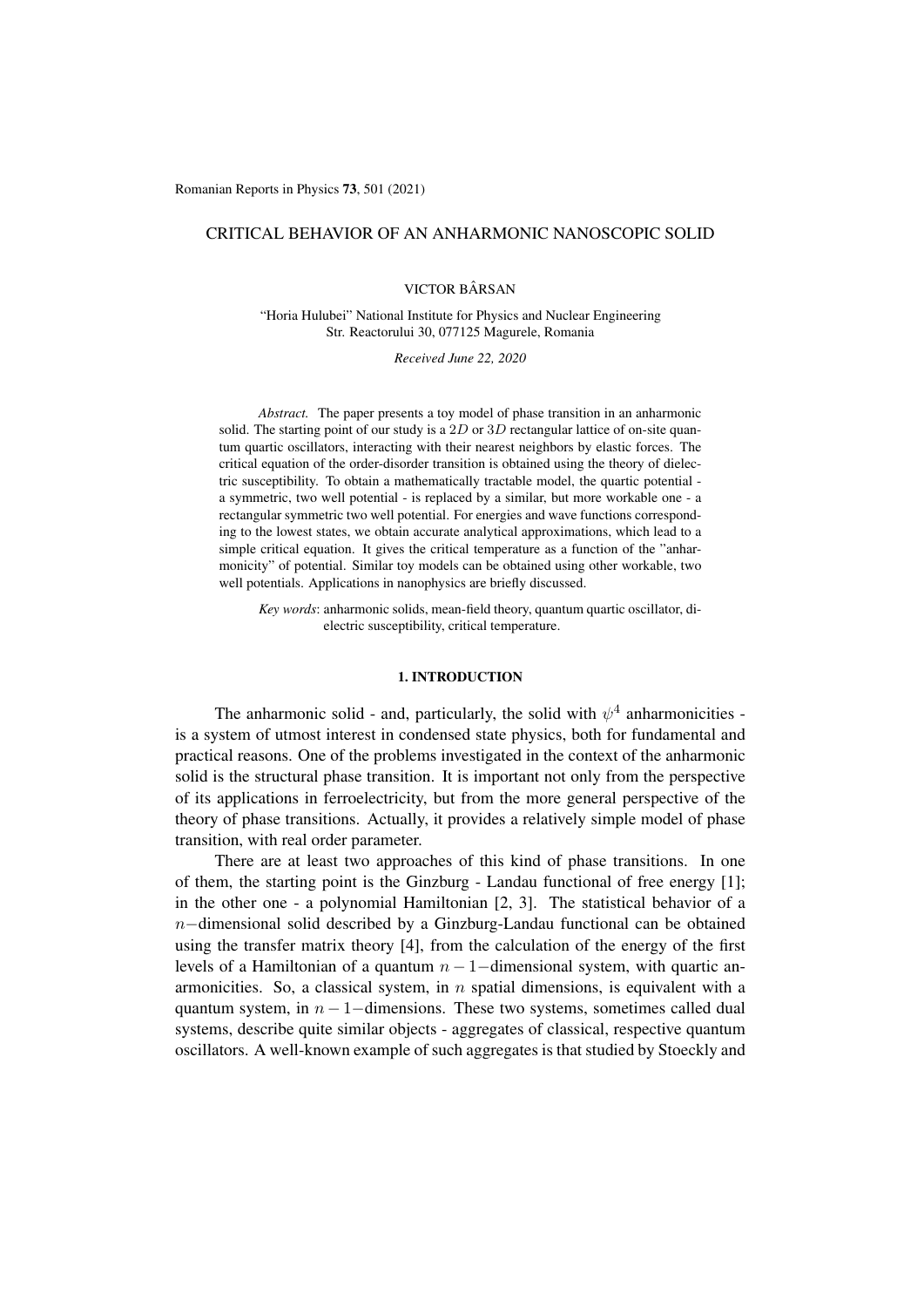|--|

Scalapino [5, 6], where the evaluation of the partition function of a planar system of coupled chains, composed by quartic oscillators, is reduced to the study of a chain of quantum anharmonic oscillators. If the coupling between quantum oscillators is weak, the 1D Hamiltonian can be transformed in a fermionic Hamiltonian, similar to that obtained by Schultz, Mattis and Lieb, in their study devoted to the Ising model [7], in various variants of the Luttinger model or in other 1D models [8–10], [11]. These 1D systems have interesting theoretical and experimental applications, and it is useful to compare them with other exactly solvable atomic [12] or magnetic models [13–15]. Consequently, the  $\psi^4$  anharmonic solid can be linked to a large class of models intensively studied in the theory of condensed matter, including the Ising model.

After remarkable theoretical progress, which produced, in the '70s, a lot of exact results, the following decades were dominated by numerical investigations, for instance [16–18]. In more recent papers, some authors use both numerical methods, and analytical approximations [19], [20], in order to obtain a better understanding of such systems. A model which extends the Ginzburg-Landau theory beyond the linear chain approximation was proposed for systems where both the nearest neighbor interaction and the near next neighbor interaction is taken into account [21–23]. The transfer matrix theory was applied in the analytic study of thermal or quantum phase transitions in low dimensional systems, with or without external fields [24] - [28]. A critical analysis of these results has been done by Lungu [29].

If the aforementioned analytical results mainly refer to low dimensional systems, the 3D anharmonic systems were investigated with less rigorous theoretical methods, the most frequently used being the mean-field ones; actually, this situation is quite common in solid state theory. As it is well known, the mean field approximations give good results for the structural phase transitions [2, 3]. The model to be discussed in this paper is a  $d$ -rectangular lattice of quantum anharmonic (quartic) oscillators, interacting by elastic forces with their nearest neighbors. In principle, the model can be studied for any value of *d*, but for  $d = 1$ , it gives incorrect results, including a spurious phase transition. Even if the model is a quantum one, the classical case can be, in general, easily obtained, taking the limit  $\hbar \rightarrow 0$ .

In this paper, we shall consider only the case of the real order parameter. The physics described by such a model of anharmonic solid is quite simple. In an onedimensional picture, the particle situated in a lattice point can be placed in one of the two wells of the anharmonic potential, "to the left" or "to the right", if the magnitude of the well - having the dimension of an energy - is large enough, compared to the energy of thermal fluctuations. If one of these position is "preferred" by the particle, the system is in an ordered state; if the positions are equivalent, the state is disordered. For shallow wells, the system can become "polarized", in the sense that the particles can "slip" in the same direction. In this case, a "soft mode transition" occurs, at a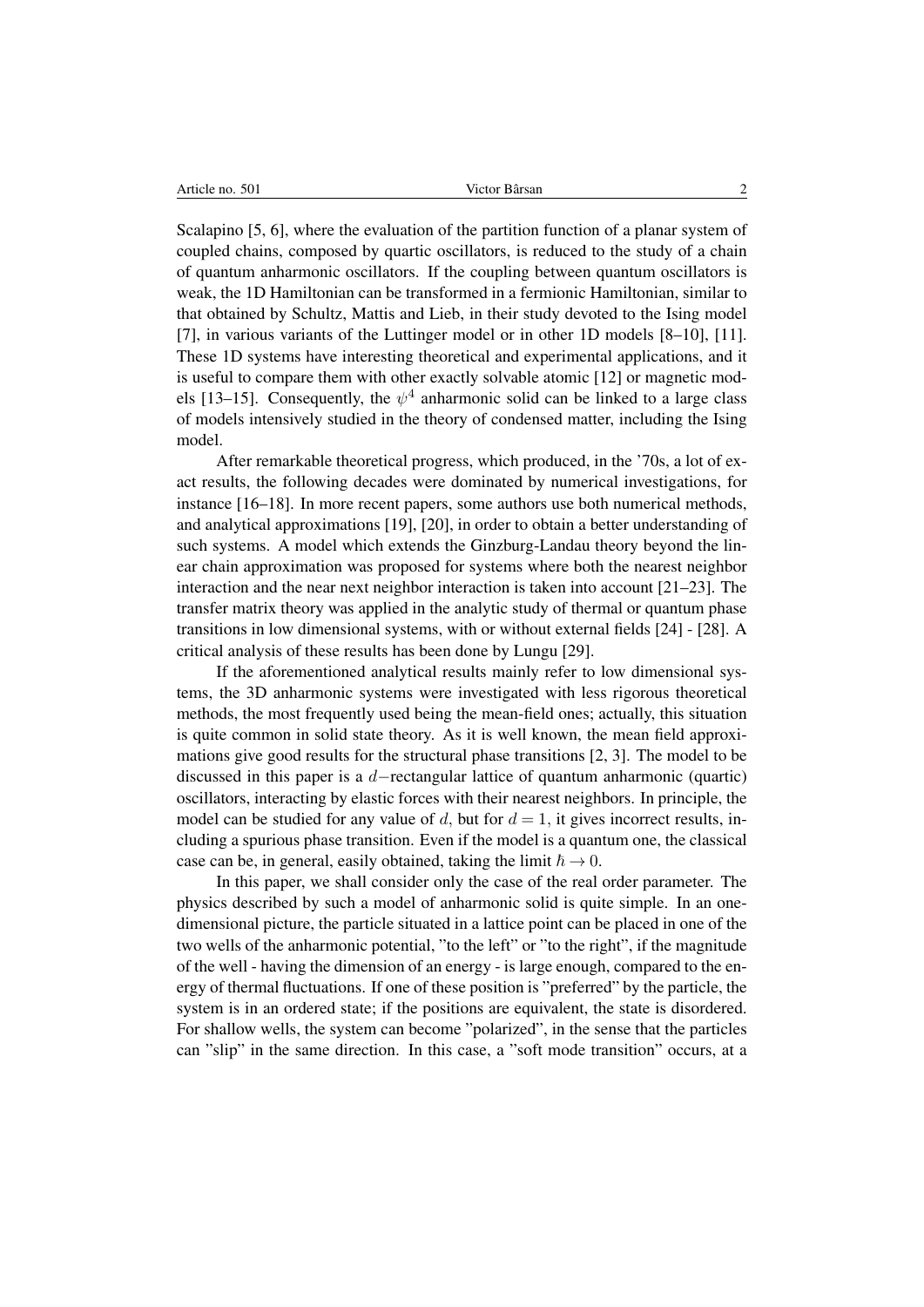certain temperature. For deep wells, the system undergoes an order-disorder transition, and is equivalent to an Ising model. The interplay between temperature, particle mass, dimensionality and potential strength defines the critical equation.

The main goal of this paper is to obtain an analytical approximation for the critical equation describing the phase transition of a 2*D* or 3*D* anharmonic solid. We shall follow a mean-field approach [30, 31], replacing the  $N$ -body Hamiltonian with a sum of N one-site quartic Hamiltonians, placed in an effective field. Technically, our task is to solve a one-particle Schrödinger equation for a quartic potential, with two symmetric wells. Even this much simpler problem has not a simple solution; more than this, the Rayleigh - Schrödinger perturbation series, in the coupling constant of the quartic term, diverges, for any of the bound states [32]; a quite recent review of the results obtained in this domain can be found in [33]. So, looking for an approximate, but reasonably accurate analytic approach, we shall replace the two well quartic potential, with a two well rectangular one. Specifically, this potential will be an infinite square well, with a finite rectangular step, placed symmetrically inside. If the step is sufficiently large, accurate expressions for the energies and wave functions of the first levels of this one-particle problem can be obtained. In this way, we can find a simple expression of the critical equation, describing the phase transition which takes place in the anharmonic solid under consideration.

Finally, our main result will be a toy model for a phase transition in an anharmonic solid, in the mean-field approximation. For this model, we show that a more pronounced anharmonicity generates a higher critical temperature.

The structure of this paper is the following. In Section 2, a model of quantum anharmonic solid is introduced: a 2*D* or 3*D* rectangular lattice of one-site quartic oscillators, interacting with their nearest neighbors by elastic forces. In Section 3, a general formula for the dielectric susceptibility of a system, put in a weak electric external field, is obtained, for  $T > 0$ , in the second order of the perturbation theory. The expression of the susceptibility, at zero temperature, is also given. These formulas are applied, in the next section, to the calculation of the susceptibility and of the transition temperature, for a specific system, namely for an anharmonic solid, in the mean-field approximation. In order to obtain explicit formulas for the critical behavior, the anharmonic, double well potential, will be replaced with a rectangular, double well one. So, in Section 5 will be worked out a detailed study of a class of double symmetric rectangular wells; specifically, we shall examine a particular case, when accurate analytic approximations can be easily obtained. Section 6 contains a short discussion of applications of rectangular potentials in nanophysics. In Section 7, the susceptibility and the critical temperature of the anharmonic solid are obtained, using the rectangular two well potential studied previously. The last section is devoted to conclusions.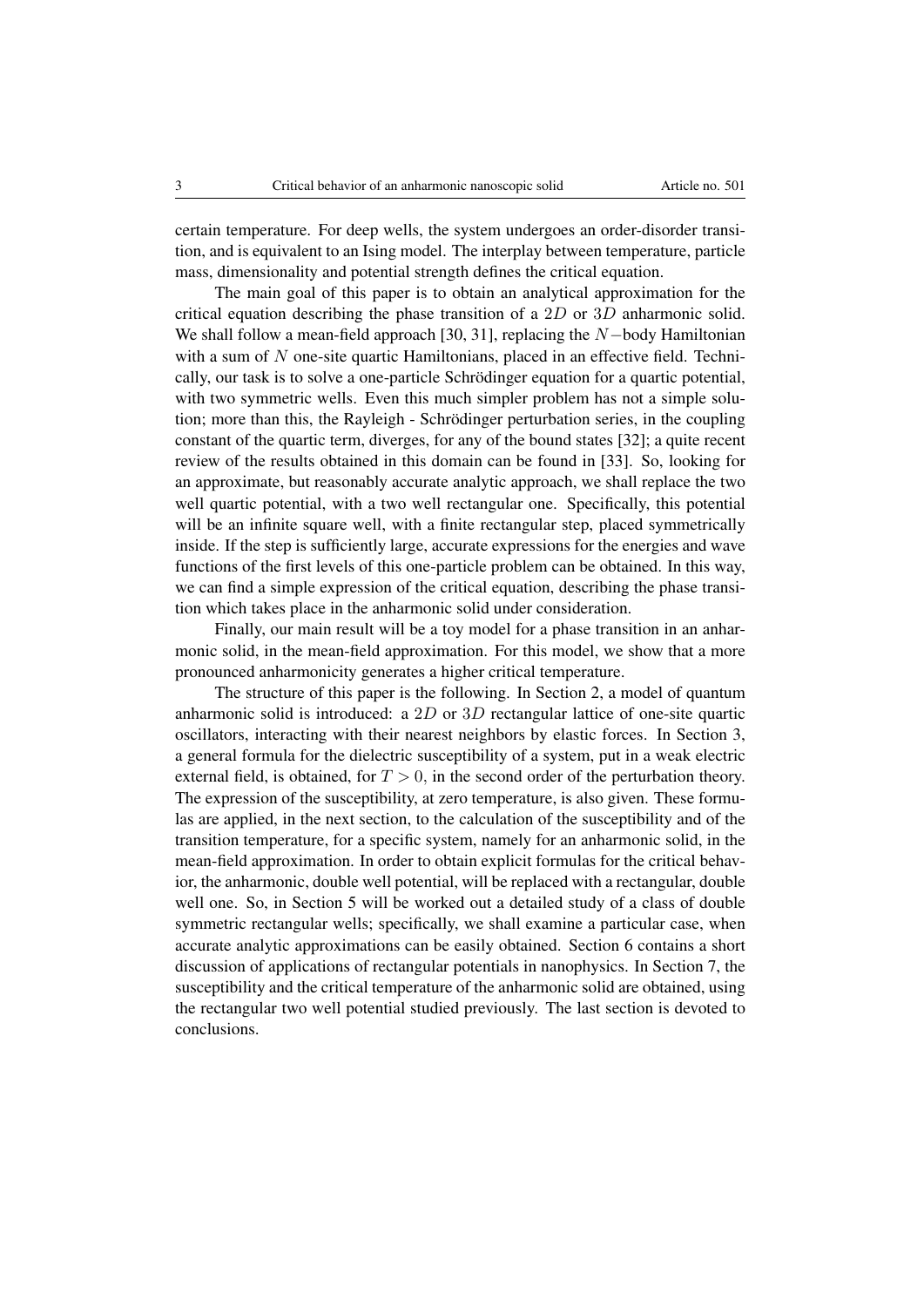#### 2. A MODEL OF ANHARMONIC SOLIDS

There are, of course, many models of anharmonic solids - actually, as many as anharmonic interatomic potentials can be imagined. One of the most appealing is a simple one, proposed in the pioneering age of the ferroelectricity theory [35–37]. It consists of a rectangular lattice of on-site quartic quantum oscillators, interacting with their nearest neighbors by elastic forces. It is described by the Hamiltonian:

$$
H = \sum_{n} \frac{P_n^2}{2M} - \frac{A}{2} \sum_{n} X_n^2 + \frac{B}{4} \sum_{n} X_n^4 + \frac{C}{2} \sum_{n,n'} \sigma_{n,n'} (X_n - X_{n'})^2 \tag{1}
$$

where  $\sigma_{n,n'} = 1$  for nearest neighbors and 0 otherwise. The model can be used both in the classical, and in the quantum case. We shall study the quantum case; in principle, the classical one can be obtained in the limit  $\hbar \rightarrow 0$ . In order to avoid physically irrelevant complications, we shall consider the isotropic case; the anisotropy can be easily introduced, if needed. The system displays a phase transition, if its dimensionality is larger than 1,  $d > 1$ . For  $d = 4$ , the model gives the exact values of critical indices.

It is convenient to define dimensionless parameters of length, temperature and mass:

$$
X = \sqrt{\frac{B}{A}}x, \quad t = \frac{B}{AC}T, \quad m = \frac{CA^2}{\hbar^2 B^2}M
$$
 (2)

as well as a dimensionless parameter characterizing the ratio between the on-site and inter-site potential:

$$
a = \frac{A}{C} \tag{3}
$$

#### 3. THE DIELECTRIC SUSCEPTIBILITY

In this section, we shall obtain a formula for the dielectric susceptibility of the system, which will allow us to find, in the mean field approximation, the critical temperature of the phase transition underwent by the system described by the Hamiltonian (1) [30, 31].

For the beginning, let us consider that the Hamiltonian describing our system may be written as the sum of an exactly soluble Hamiltonian,  $\mathcal{H}_0$ , and of a perturbation  $V$  :

$$
\mathcal{H} = \mathcal{H}_0 + \mathcal{V} \tag{4}
$$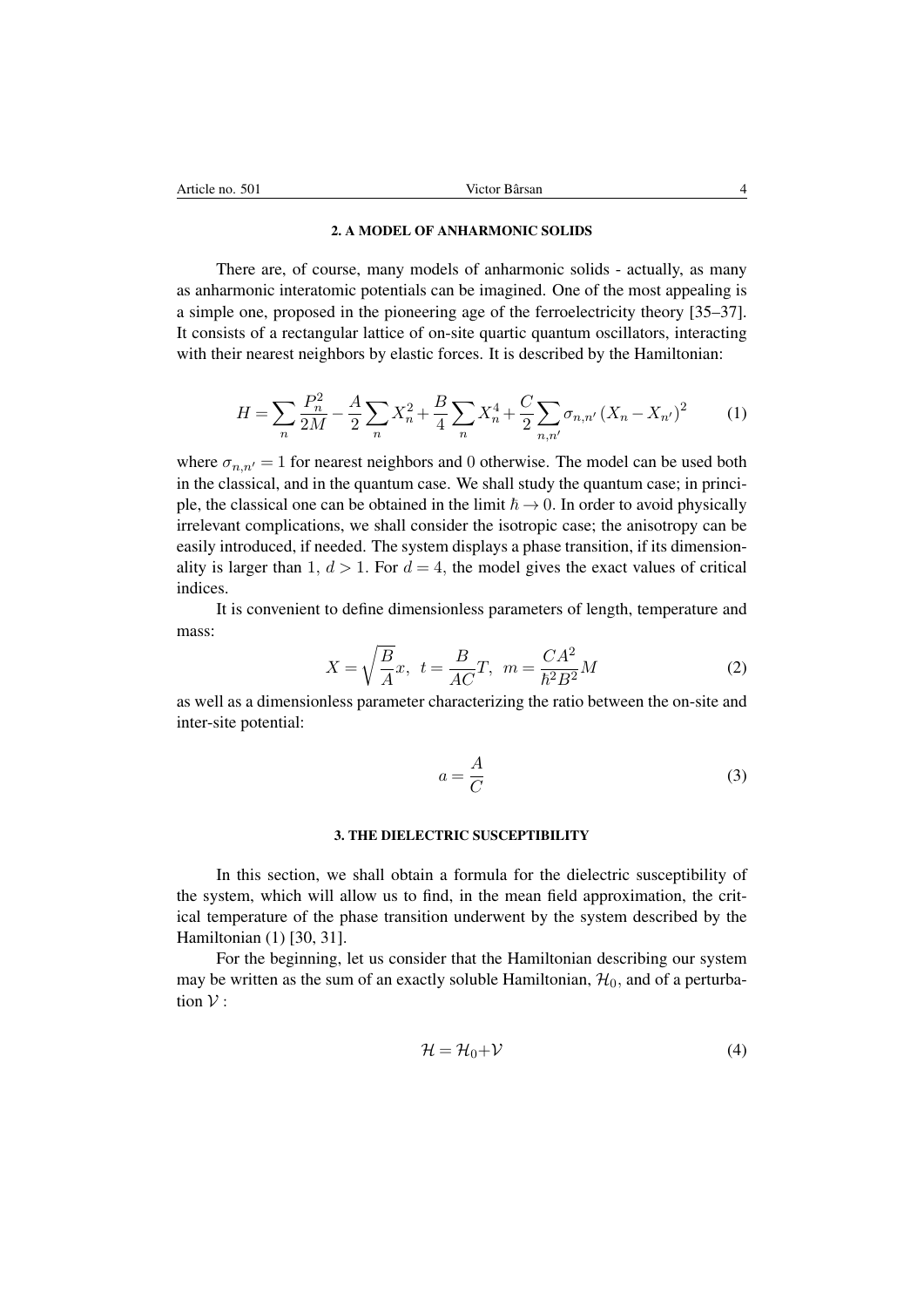The eigenvectors and the eigenvalues of  $H_0$  satisfy the equation:

$$
\mathcal{H}_0 |n\rangle = E_n^{(0)} |n\rangle \tag{5}
$$

In the second order of the perturbation theory, the energy of an eigenstate of the Hamiltonian *H* is:

$$
E_n = E_n^{(0)} + \langle n | \mathcal{V} | n \rangle + \sum_{m \neq n} \frac{|\langle n | \mathcal{V} | m \rangle|^2}{E_n^{(0)} - E_m^{(0)}} \tag{6}
$$

If

$$
\mathcal{V} = -Fx \tag{7}
$$

is the potential energy of a particle situated in an external field (which can be an electric field)  $F$ , the equation (6) can be put in the form:

$$
E_n = E_n^{(0)} - F\langle n|x|n\rangle + F^2 \sum_{m \neq n} \frac{|\langle n|x|m\rangle|^2}{E_n^{(0)} - E_m^{(0)}}\tag{8}
$$

and the quantum average of the dipolar momentum will be given by the expression:

$$
P_n = -\frac{\partial E_n}{\partial F} \tag{9}
$$

The dielectric susceptibility is given by:

$$
\chi_n = \frac{\partial P_n}{\partial F} = -\frac{\partial^2 E_n}{\partial F^2} = -\sum_{m \neq n} \frac{2|\langle n|x|m\rangle|^2}{E_n^{(0)} - E_m^{(0)}}\tag{10}
$$

Its statistical average is:

$$
\chi = \frac{1}{Z_0} \sum_{m \neq n} \exp\left(-\beta E_n^{(0)}\right) \frac{2 |\langle n | x | m \rangle|^2}{E_m^{(0)} - E_n^{(0)}} \tag{11}
$$

where  $Z_0$  is the partition sum corresponding to the Hamiltonian  $\mathcal{H}_0$ :

$$
Z_0 = \sum_n \exp\left(-\beta E_n^{(0)}\right) \tag{12}
$$

At  $T = 0$ , the formula (11) takes a simpler form:

$$
\chi(T=0) = \sum_{m} \frac{2|\langle 0|x|m\rangle|^2}{E_m^{(0)} - E_0^{(0)}}
$$
(13)

It is, as expected, a positive quantity, as  $E_m^{(0)} - E_0^{(0)} > 0$  for any  $m > 0$ .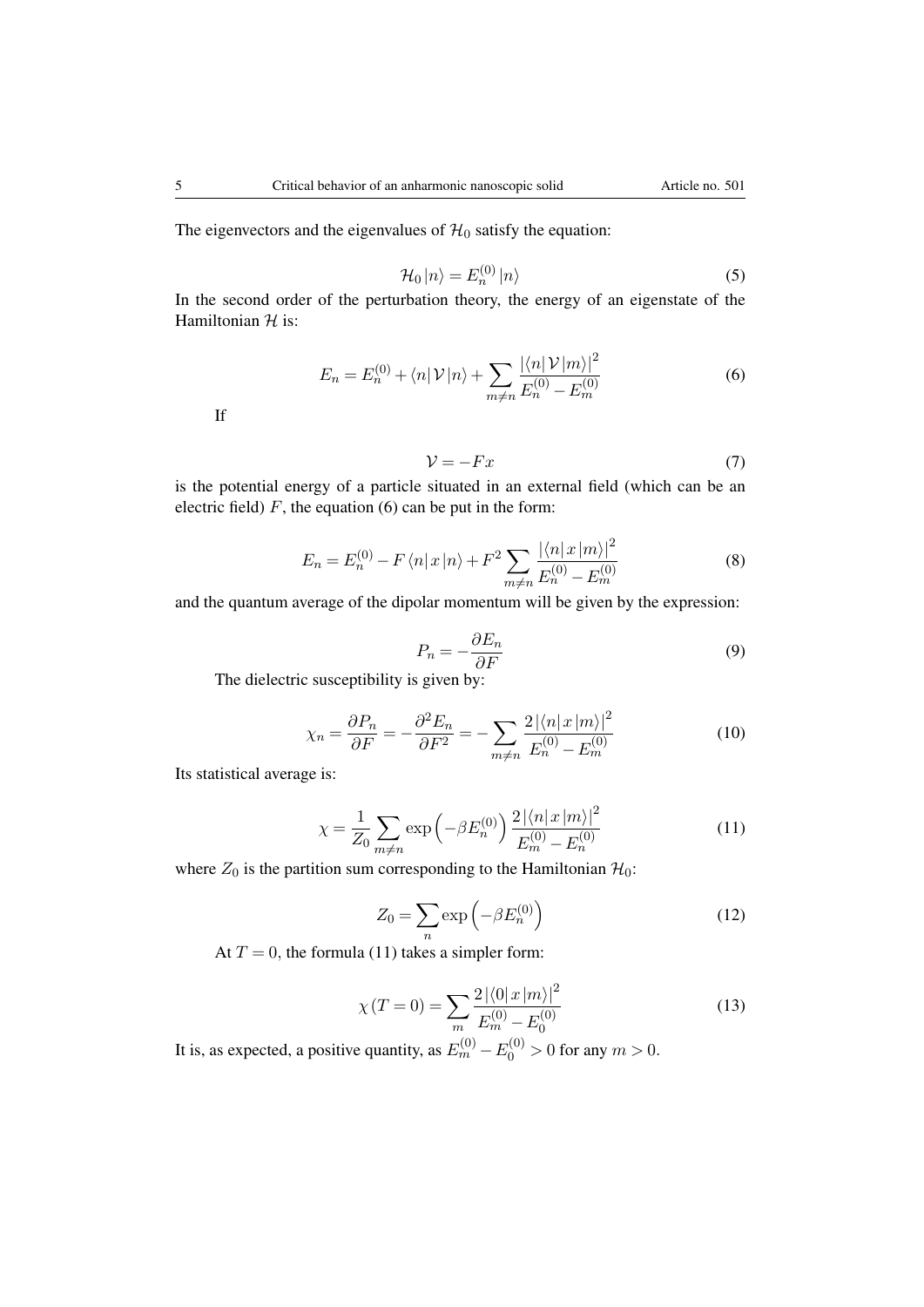### 4. THE SUSCEPTIBILITY AND THE PHASE TRANSITION

Let us consider now, as Hamiltonian describing our anharmonic solid, the dimensionless form of  $(1)$ , obtained by using  $(2)$ ,  $(3)$ :

$$
\mathcal{H} \rightarrow H = -\frac{1}{2m} \sum_{n} \nabla_n^2 + \left(2d - \frac{a}{2}\right) \sum_{n} x_n^2 + \frac{a}{4} \sum_{n} x_n^4 - \sum_{n} \left(\sum_{m} x_n \sigma_{nm}\right) x_n \tag{14}
$$

In the mean field approximation, we make the replacement:

$$
\left(\sum_{m} x_{n} \sigma_{nm}\right) \to 4d\langle x \rangle \equiv F \tag{15}
$$

where  $F$  is the effective field, which behaves as an external electric field. So,  $(14)$ becomes a sum of non-interacting Hamiltonians:

$$
H = \sum_{n} \left[ -\frac{1}{2m} \nabla_n^2 + \left( 2d - \frac{a}{2} \right) x_n^2 + \frac{a}{4} x_n^4 - F x_n \right] = H_0 + V \tag{16}
$$

with

$$
H_0 = \sum_{n} \left[ -\frac{1}{2m} \nabla_n^2 + \left( 2d - \frac{a}{2} \right) x_n^2 + \frac{a}{4} x_n^4 \right]
$$
 (17)

and the physics of the system can be obtained from the one-particle Hamiltonian:

$$
H_{MF} = -\frac{\nabla^2}{2m} + \left(2d - \frac{a}{2}\right)x^2 + \frac{a}{4}x^4 - Fx \equiv H_{MF}^{(0)} - Fx \tag{18}
$$

where we put

$$
H_{MF}^{(0)} = -\frac{\nabla^2}{2m} + \left(2d - \frac{a}{2}\right)x^2 + \frac{a}{4}x^4\tag{19}
$$

The average of the reduced coordinate *x* is given by:

$$
\langle x \rangle = \frac{1}{Z} Tr \left[ -\beta \left( H_0 - Fx \right) \right] = \frac{1}{\beta} \frac{\partial \ln Z}{\partial F}
$$
 (20)

with

$$
Z = \sum_{n} \exp(-\beta E_n) \tag{21}
$$

The condition (20) is a self-consistent equation for  $\langle x \rangle$ , as this quantity enters also in the expression of *Z*. The phase transition is given by the condition  $\langle x \rangle = 0$ . It will be put in a more convenient form in the next paragraph.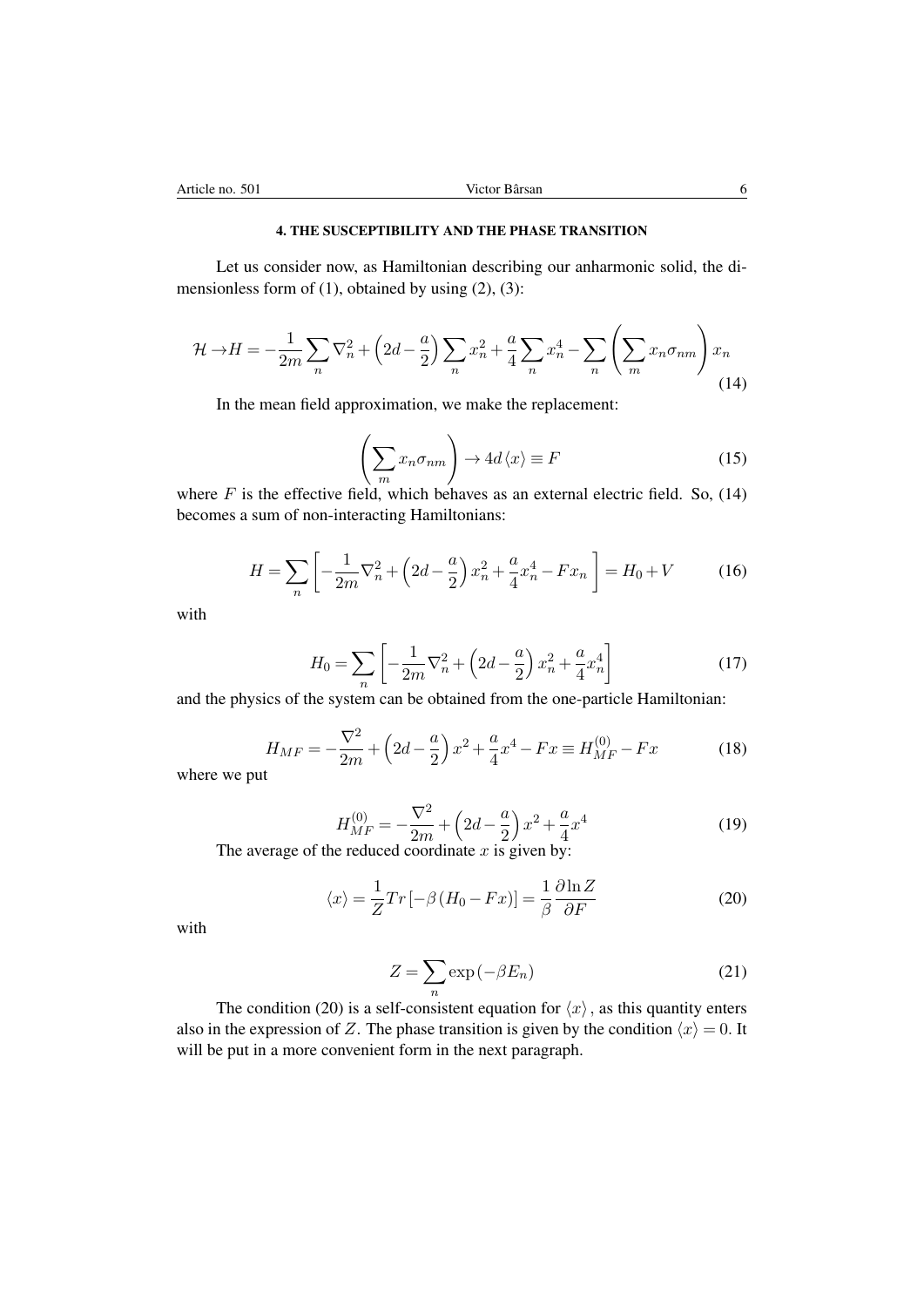Taking the derivative with respect to  $\langle x \rangle$  in the both sides of equation (20), we get:

$$
1 = \frac{1}{\beta_c} \frac{\partial^2 \ln Z}{\partial \langle x \rangle \partial F}\Big|_{\langle x \rangle = 0} = \frac{4d}{\beta_c} \frac{\partial^2 \ln Z}{\partial F^2}\Big|_{\langle x \rangle = 0}
$$
(22)

where we put, according to  $(19)$ ,

$$
F = 4d \langle x \rangle \tag{23}
$$

In the same time:

$$
\frac{\partial^2 \ln Z}{\partial F^2}\bigg|_{\langle x\rangle=0}=\beta^2\left.\left\{\frac{1}{Z}\frac{\partial^2 Z}{\partial F^2}-\left(\frac{1}{Z}\frac{\partial Z}{\partial F}\right)^2\right\}\right|_{\langle x\rangle=0}=
$$

$$
= \beta^2 \left[ \langle x^2 \rangle - \langle x \rangle^2 \right] \Big|_{\langle x \rangle = 0} = \beta^2 \langle x^2 \rangle \Big|_{\langle x \rangle = 0} \tag{24}
$$

Consequently, the critical equation (22) can be written as:

$$
1 = 4d\beta_c \left\langle x^2 \right\rangle \Big|_{\langle x \rangle = 0} \tag{25}
$$

Coming back now to the factor *AC/B*, previously omitted for reasons of simplicity, and replacing the reduced coordinate  $x$  with the physical one  $X$ , we get:

$$
1 = \frac{4d}{T_c} C \langle X^2 \rangle \Big|_{\langle X \rangle = 0} \tag{26}
$$

where  $T_c$  is the critical temperature of the phase transition.

The susceptibility of this system can be obtained as derivative of  $\langle X \rangle$  with respect to the effective field *F.* We get from (20):

$$
\chi = \frac{\partial \langle X \rangle}{\partial F}\bigg|_{F=0} = \beta_c \langle X^2 \rangle\big|_{F=0} \tag{27}
$$

As the condition  $F = 0$  is equivalent with  $\langle X \rangle = 0$ , using (24) and (25), we obtain the condition:

$$
4dC\chi = 1\tag{28}
$$

This relation is remarkable, because the phase transition in the system (18) can be obtained using only the simpler, "unperturbed" Hamiltonian,  $H_0$ , defined in the equation (19).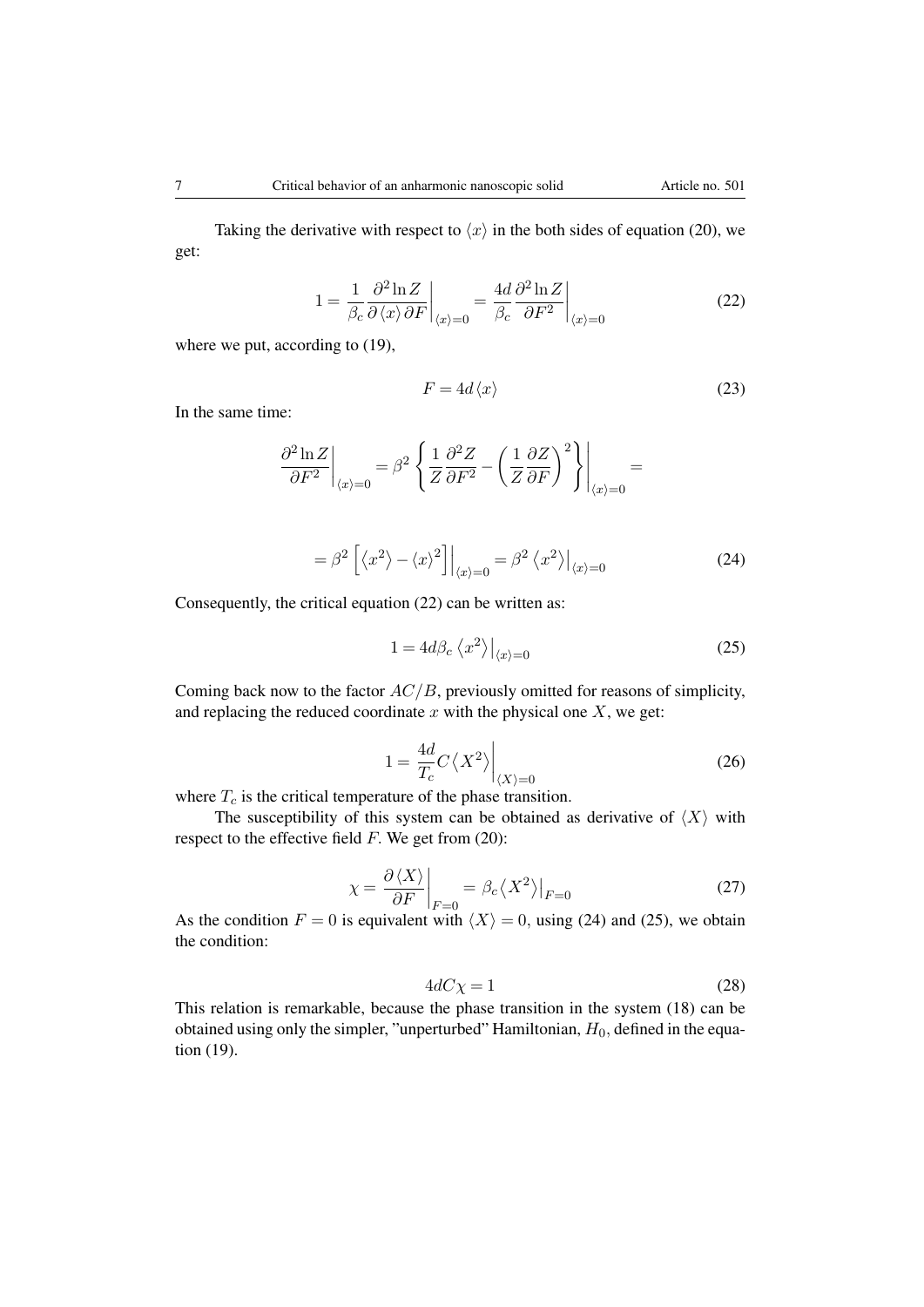In spite of the simplification produced by the mean field approximation, even the problem of obtaining the eigenfunctions and the eigenvalues of this "simpler" Hamiltonian, necessary for the evaluation of the matrix elements entering in (11), is not very simple. Actually, there are neither exact solutions, nor simple approximations, suitable for thermodynamic applications, as explained in the Introduction. In order to overcome this difficulty, we shall replace the quartic anharmonic potential with a two well rectangular symmetric potential. It maintains the basic physical features of the quartic potential and admits at least one simple approximate solution, useful for obtaining the thermodynamical properties of the system - in particular, of the critical temperature of the phase transition.

#### 5. THE TWO WELL RECTANGULAR SYMMETRIC POTENTIAL

The particular two well rectangular symmetric potential considered here is an one-dimensional infinite square well, of length  $2a + b$ , with a rectangular step of height  $V_0$  and length  $b$ , placed symmetrically at its bottom. We shall study the movement of a particle of mass  $\mu$ , in the case analyzed by Ter Haar [38], Ch. II, problem 8, when:

$$
\frac{2\mu V_0}{\hbar^2} b^2 \gg 1\tag{29}
$$

This means that the step is high, so the ground state energy  $E^-$  is close to the bottom of the well and and far from the top of the step:

$$
E^- \ll V_0 \tag{30}
$$

Also, as the two wells of length *a* are separated by a large step, *E* can be reasonably approximated by the ground state of a particle of same mass, in an infinite square well of length *a*:

$$
E_0 = \frac{\pi^2 \hbar^2}{2\mu a^2} = \frac{\pi^2 k_0^2}{2\mu}, \ k_0 = \frac{\pi}{a} \tag{31}
$$

This approximation is useful for our problem as only the first two states of the anharmonic potential, or of the two well rectangular potential more or less equivalent to it, are important in the critical behavior. Due to the tunneling, the energy  $E^+$  of the first excited state is very close to  $E^-$ , and the energy of the second excited state  $E_3$  is much larger than both  $E^-$  and  $E^+$ , so its statistical weight  $\exp(-\beta E_3)$  is negligibly small. So, the critical behavior is decided by the first two states of the model Hamiltonian.

In order to conveniently write the wave functions and energies corresponding to the ground state  $\psi^-$ ,  $E^-$  and to the first excited state  $\psi^+$ ,  $E^+$ , it is useful to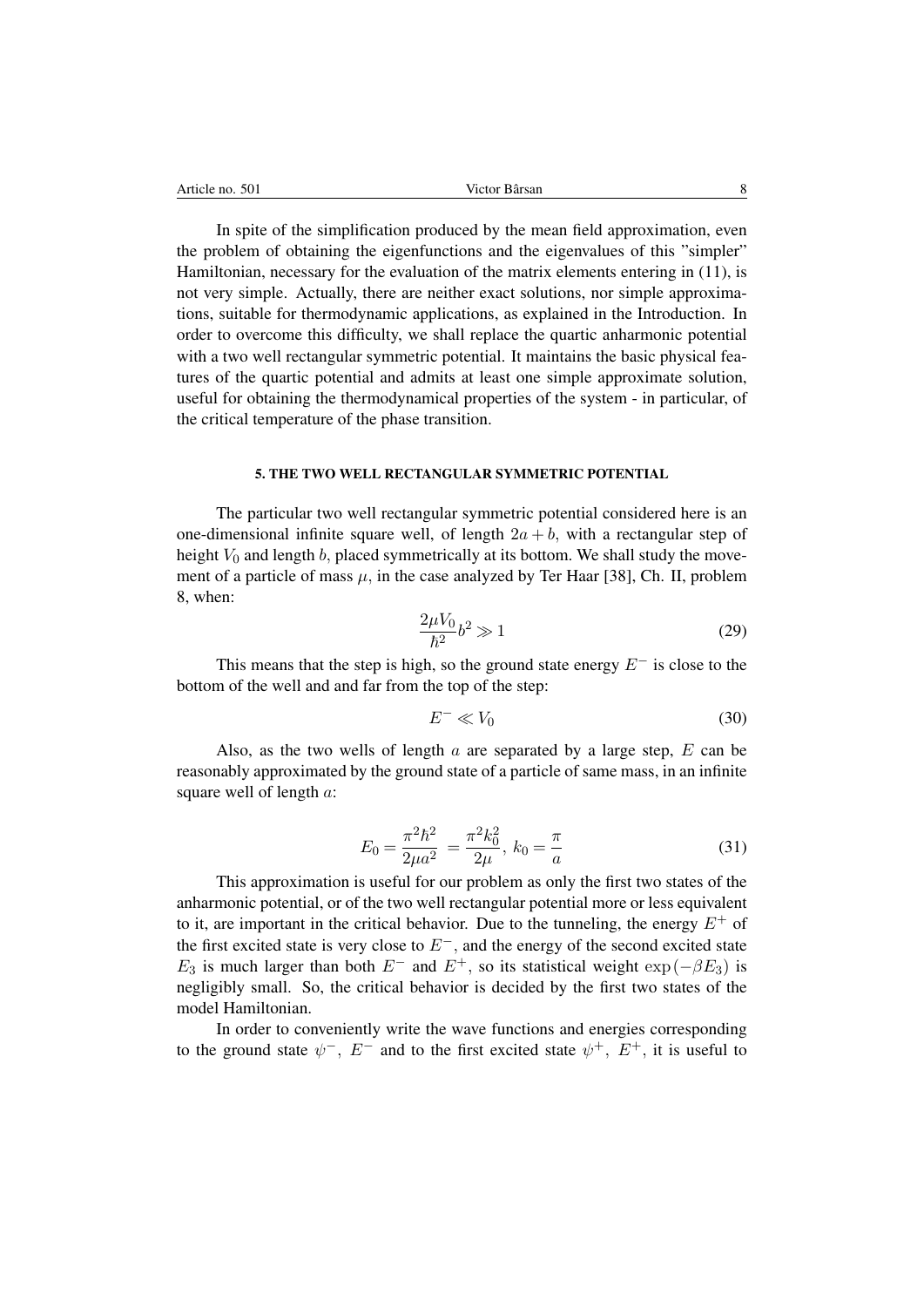

Fig. 1 – The two well rectangular symmetric potential; the lateral branches are infinitely high.

introduce the following notations:

$$
q_0 = \frac{\sqrt{2\mu (V_0 - E_0)}}{\hbar} = \sqrt{\left(\frac{2\mu V_0}{\hbar^2} - \frac{\pi^2}{a^2}\right)}\tag{32}
$$

or:

$$
q_0 = \frac{P_b}{b} \sqrt{1 - \frac{\pi^2}{P_a^2}}
$$
 (33)

where we put

$$
P_a^2 = \frac{2\mu V_0}{\hbar^2} a^2, \ P_b^2 = \frac{2\mu V_0}{\hbar^2} b^2 \tag{34}
$$

It is well known, from the study of the finite square well, that the dimensionless quantity, including parameters related both to the particle  $(\mu)$  and the well  $(a, V_0)$ , namely the quantity  $P_a$  given by the previous equation, is called "strength" of the well. We shall consider that *a* and *b* are comparable; so the condition (33) means

$$
P_a^2 \gg 1, P_b^2 \gg 1 \tag{35}
$$

and  $q_0b$  is a "large" quantity,

$$
q_0 b \gg 1 \tag{36}
$$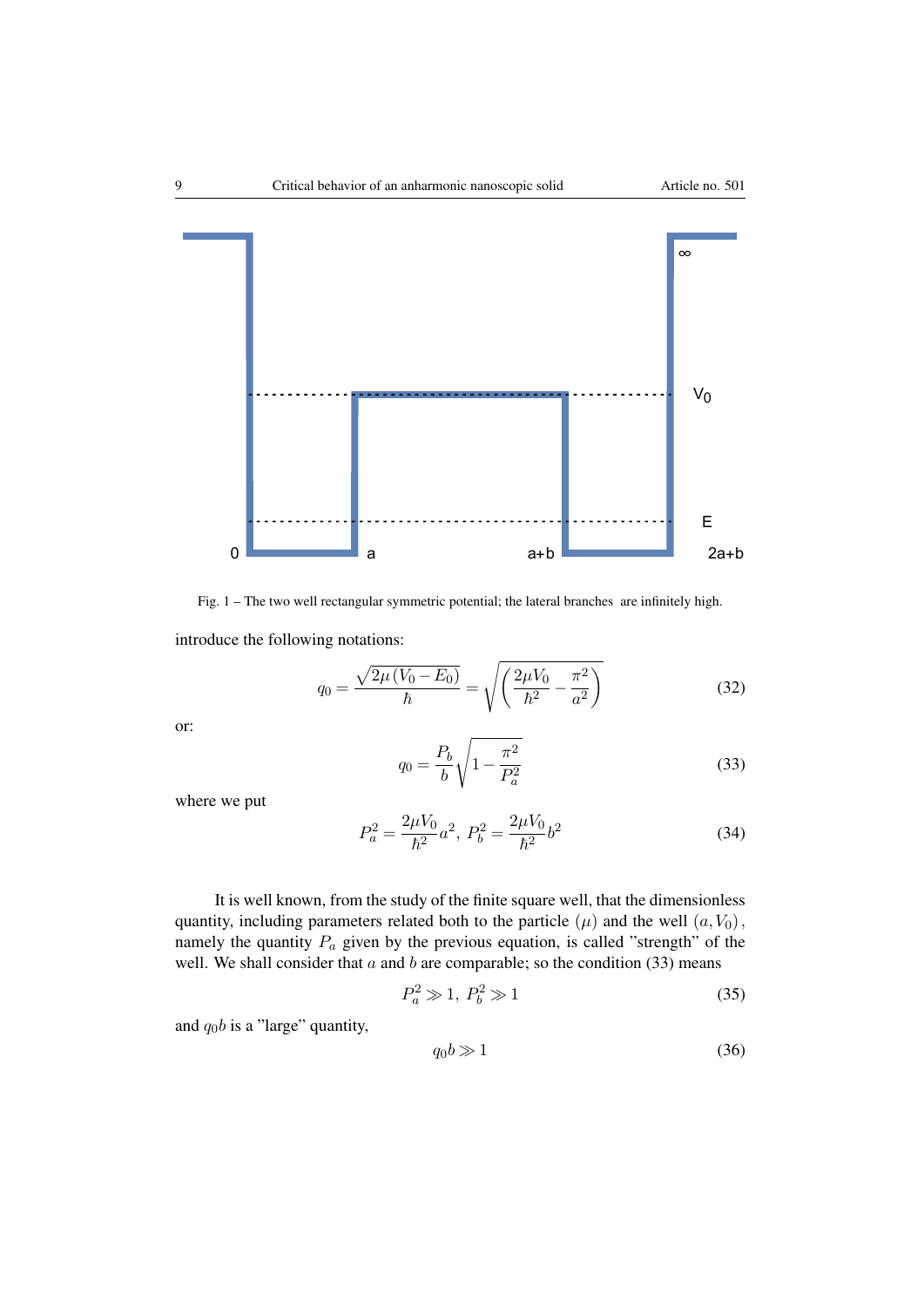The wave vector and the energies of the ground state and of the first excited one are:

$$
k^{\pm} = \frac{\pi}{a} - \frac{k_0}{aq_0} \mp 2 \frac{k_0}{aq_0} e^{-q_0 b}
$$
 (37)

$$
E^{\pm} = E_0 - \frac{2E_0}{aq_0} \left( 1 \mp 2e^{-q_0 b} \right)
$$
 (38)

The wave functions of these states are:

$$
\psi^{-} = \begin{cases}\n\frac{1}{\sqrt{a}} \sin k^{-}x, & 0 < x < a \\
\frac{1}{\sqrt{a}} \frac{k_0}{q_0} \left( e^{-q_0(x-a)} + e^{-q_0(a+b-x)} \right), & a < x < a+b \\
\frac{1}{\sqrt{a}} \sin k^{-} (2a+b-x), & a+b < x < 2a+b\n\end{cases} \tag{39}
$$

$$
\psi^{+} = \begin{cases}\n\frac{1}{\sqrt{a}} \sin k^{+} x, \ 0 < x < a \\
\frac{1}{\sqrt{a}} \frac{k_{0}}{q_{0}} \left( e^{-q_{0}(x-a)} - e^{-q_{0}(a+b-x)} \right), \ a < x < a+b \\
-\frac{1}{\sqrt{a}} \sin k^{+} (2a+b-x), \ a+b < x < 2a+b\n\end{cases}
$$
\n(40)

The alternances of sign in (39), (40) are due to the alternances in parity ( $\psi^-$  is even, and  $\psi^+$  is odd). For thermodynamic applications, the following relation is important:

$$
\langle x\psi^{-}(x)\psi^{+}(x)\rangle = \frac{(2a+b)(2ak_0 - \sin 2ak_0)}{4ak_0} - \frac{1}{3}a^2(2a+b)d_0^2 + \mathcal{O}(d_0^4) \quad (41)
$$

where

$$
d_0 = 2\frac{k_0}{q_0}e^{-q_0b} \tag{42}
$$

Clearly,

$$
\sin 2ak_0 = -\sin \frac{\pi}{a} \frac{1}{aq_0} \simeq -\frac{\pi}{a^2 q_0} \ll 1
$$
\n(43)

so, taking into account (29),

$$
\langle x\psi^{-}(x)\psi^{+}(x)\rangle = \frac{(2a+b)(2ak_0)}{4ak_0} \simeq a + \frac{b}{2}
$$
 (44)

#### 6. THE SYMMETRIC RECTANGULAR WELL AND THE PHYSICS OF QUANTUM WELLS AND QUANTUM DOTS

We shall discuss now another application of the symmetric rectangular well, which can be developed using the method outlined in the previous subsections. Actually, we shall describe some applications in nanophysics of the simple quantum mechanical problems, where various types of rectangular potentials are involved. The simplest example is provided by the finite rectangular well, which is a useful starting point for understanding the physics of quantum wells and quantum dots. A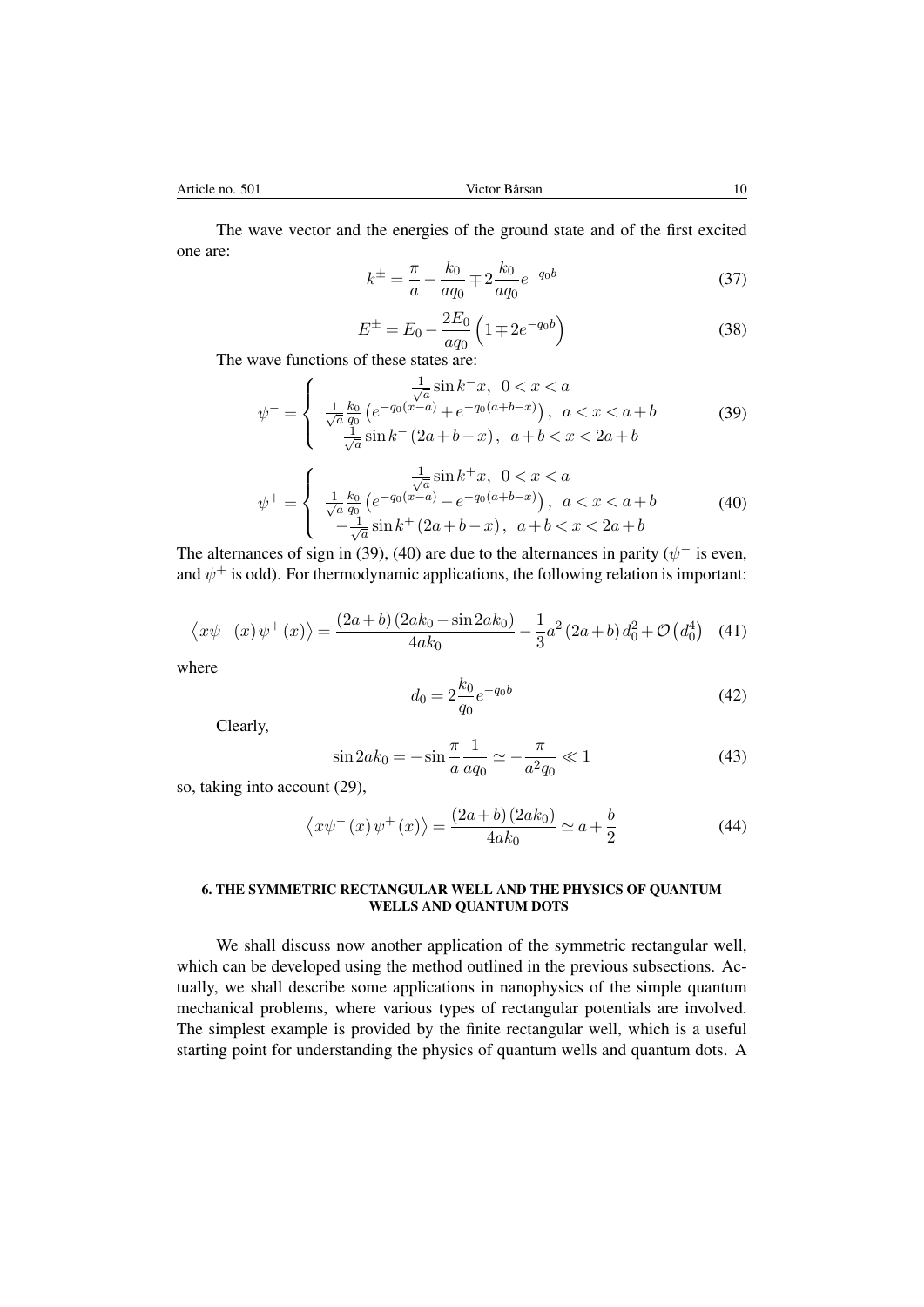physically more interesting is a spherically symmetric potential, its radial part being a step function. Piecewise-defined, locally constant radial functions describe multishell spherical quantum dots [39] - [46].

Other examples of quantum dots are cubic - or rectangular - cavities. In spite of the differences between spherical or rectangular cavities, the mathematically methods for obtaining the wave functions and wave vectors are quite similar. The similarity between the 1D cartesian wave equation in a rectangular geometry, and the radial equation in a spherical geometry, are more pronounced for low values of quantum radial number *l*, and they are almost identical for  $l = 0$ . So, the results obtained for rectangular wells can be easily transferred to spherical cavities of zero angular momentum.

The double quantum dots are aggregates composed by two quantum dots, used as constitutive components of a large number of electronic or opto-electronic devices. If the shape of each quantum dot can be approximated with a parallelepiped, the "artificial molecule" formed in this way can be studied using the model of the rectangular symmetric two well potential. So, the methods used to get analytical approximations for the particle energy in such potentials have interesting applications in the physics of quantum dots.

## 7. THE SUSCEPTIBILITY AND THE CRITICAL EQUATION FOR THE RECTANGULAR POTENTIAL

As the energy of first two levels are very close, and much smaller than the next ones,

$$
Z_0 \simeq e^{-\beta E^{-}} + e^{-\beta E^{+}} \simeq 2e^{-\beta E_0 \left(1 - \frac{2}{aq_0}\right)}
$$
(45)

we get:

$$
\chi \simeq \frac{2}{Z_0} \frac{e^{-\beta E^+}}{E^+ - E^-} \left| \left\langle \psi^- | x | \psi^+ \right\rangle \right|^2 \tag{46}
$$

With (38):

$$
E^{+} - E^{-} = 2E_0 \left( 1 - \frac{2}{aq_0} \right)
$$
 (47)

and with (44):

$$
\chi \simeq \frac{q_0 \mu a^3}{2\pi^2 \hbar^2} e^{q_0 b} e^{-\frac{4\beta E_0}{a q_0}} \left( a + \frac{b}{2} \right)^2 \tag{48}
$$

or:

$$
q_0 e^{\chi_0 b} \exp\left(-\frac{2\pi^2 \hbar^2}{q_0 a^3 \mu}\right) = const \tag{49}
$$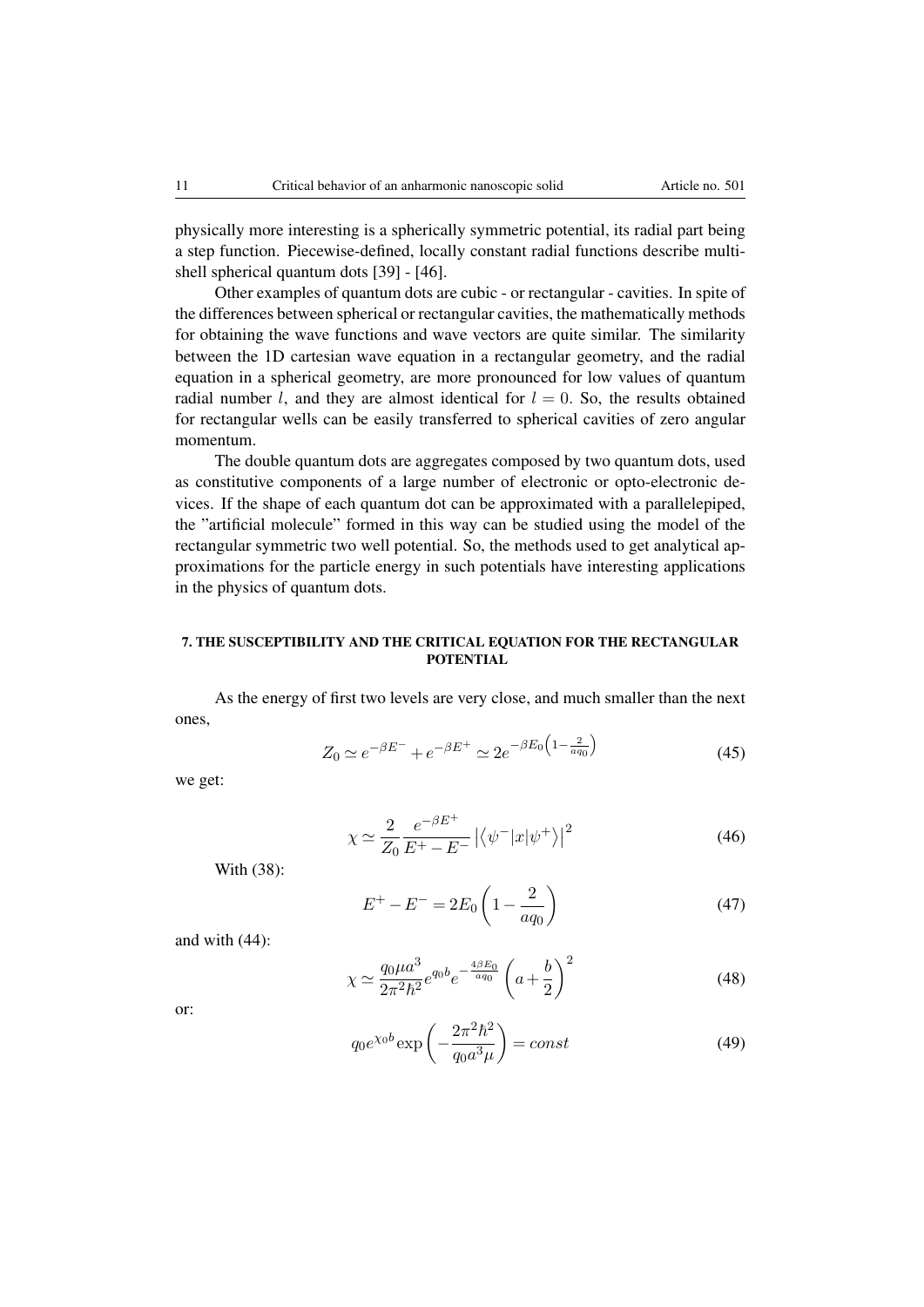Defining an effective temperature  $\tau$ :

$$
\tau = \frac{a^3 \mu}{2\pi^2 \hbar^2 b \beta} \tag{50}
$$

and an effective  $V_0$ -depending, dimensionless parameter  $q$ :

$$
q_0 b = q \tag{51}
$$

we obtain the following critical equation:

$$
qe^{q-\frac{\tau}{q}} = const,
$$
\n<sup>(52)</sup>

or the following expression of reduced temperature, as function of potential:

$$
\tau = q \left( q + \ln \frac{q}{q_0} \right) \tag{53}
$$

So, the transition temperature increases with the height of the on-site barrier, which is an intuitive result.

The classical limit,  $\hbar \rightarrow 0$ , cannot be taken, as, in this case, the first two levels would coincide it can be obtained only if we include in calculation the third energy level.

If  $T = 0$ , according to (13):

$$
\chi(T=0) \simeq 2 \frac{\mu a^2 (2a+b)}{\pi^2 \hbar^2 \left(1 - \frac{2}{aq_0}\right)}\tag{54}
$$

With (33), (34), (35):

$$
\frac{1}{\chi(T=0)} \simeq \frac{\pi^2 \hbar^2}{2\mu a^2 (2a+b)} \left(1 - \frac{2}{a} \frac{\hbar}{\sqrt{2\mu V_0}}\right)
$$
(55)

If  $V_0$  increases, the zero-temperature limit of the susceptibility decreases - an intuitive result.

For high steps, *i.e.* for large values of *V*0*,*

$$
q_0 \simeq \frac{\sqrt{2\mu V_0}}{\hbar}, \ P_b^2 = \frac{2\mu V_0}{\hbar^2} b^2 \tag{56}
$$

and the  $T = 0$  susceptibility becomes:

$$
\chi(T=0) \simeq 2 \frac{\mu a^2 (2a+b)}{\pi^2 \hbar^2 \left( a \frac{\sqrt{2\mu V_0}}{\hbar} - 2 \right)} a \frac{\sqrt{2\mu V_0}}{\hbar}
$$
(57)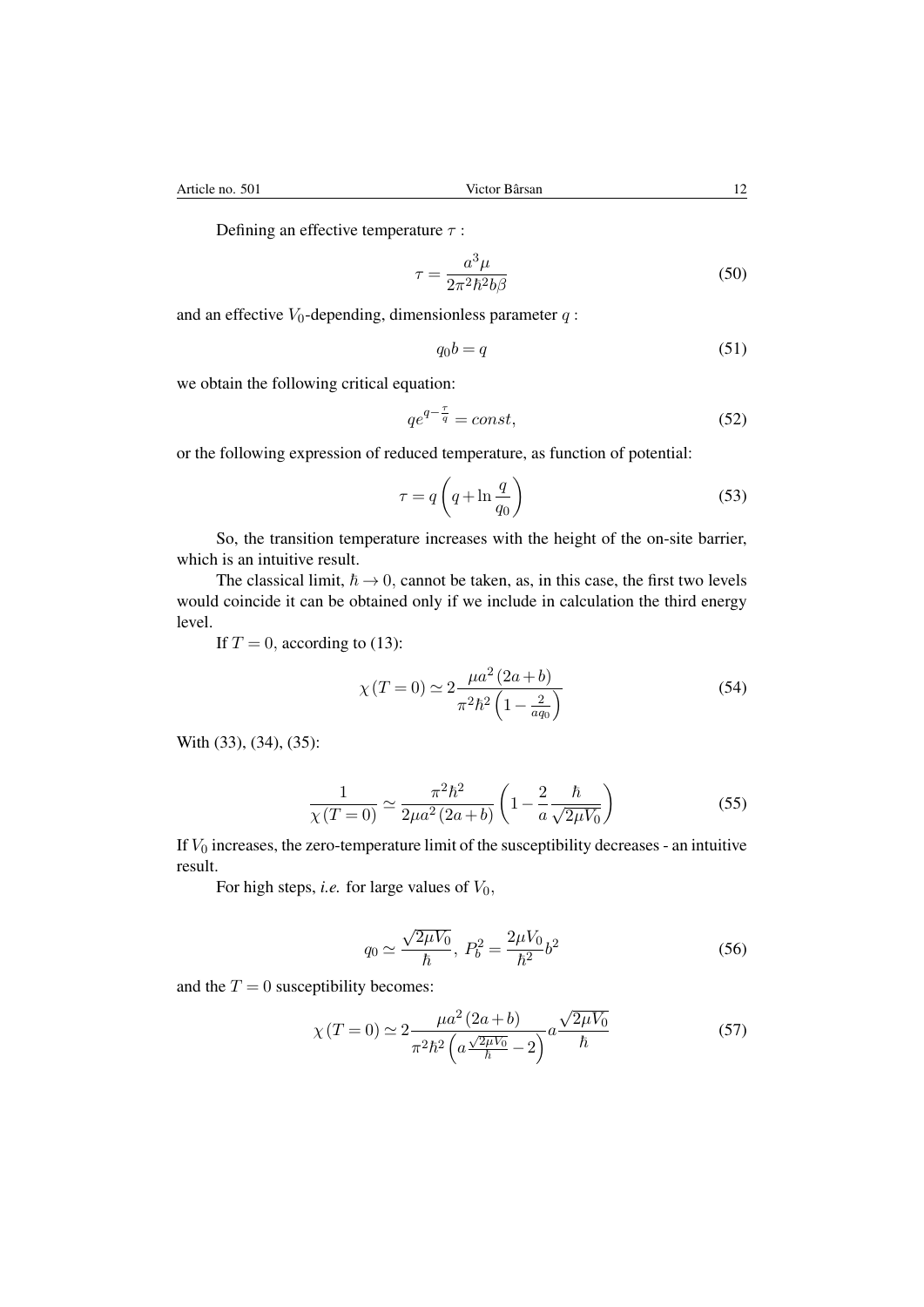#### 8. CONCLUSIONS

We studied the phase transitions in a rectangular lattice, with on-site oscillators, interacting by elastic forces with their first order neighbors. We started with quantum quartic oscillators and, using a mean field approach, replaced the exact Hamiltonian with a sum of one particle Hamiltonians, in a weak external field. We obtained the expression of the dielectrical susceptibility of this mean-field Hamiltonian, and a convenient relation for the critical temperature of the phase transition. As this relation is too complicated to obtain an explicit expression of the critical temperature, we replace the two well quartic oscillator with a quite similar one - the two well rectangular potential. It preserves the main features of the quartic one and generates a critical equation of tractable form. In this way, we obtain a simple relation for the critical temperature this quantity increases with height of the step contained by the rectangular well - which corresponds qualitatively to the anharmonicity of the quartic potential.

In this way, we obtain a toy model for phase transitions in anharmonic solids actually, as many toy models as tractable two well potentials can imagine.

#### **REFERENCES**

- 1. L.D. Landau, E.M. Lifshitz: Physique statistique, Ed. Mir, Moscou, 1972
- 2. R.A. Cowley, Adv.Phys. 29, 1 (1980)
- 3. A.D. Bruce, Adv.Phys. 29, 111 (1980)
- 4. D.J. Scalapino, M. Sears, R.A. Ferell, Phys.Rev. B6, 3409 (1972)
- 5. B. Stoeckly, D.J. Scalapino, Phys.Rev. B11 205 (1975)
- 6. B. Stoeckly, Phys.Rev. B14, 1271 (1976)
- 7. T.D. Schultz, D.C. Mattis, E.H. Lieb, Rev.Mod.Phys. 36, 856 (1964)
- 8. G.D. Mahan: Many-particle physics, Plenum Press (1990)
- 9. V. Bârsan, Rev.Roum.Phys. 30, 775 (1985)
- 10. V. Bârsan, J.Phys.:Cond.Matter 1, 7961 (1989)
- 11. V. Bârsan, J.Phys.:Cond.Matter 2, 4815 (1990)
- 12. V. Bârsan, S.Cojocaru, Rom.Rep.Phys. 58, 123 (2006)
- 13. S. Cojocaru, V. Bârsan, A.Ceulemans, physica status solidi **B 243** 1963 (2006)
- 14. S. Cojocaru, V. Bârsan, A.Ceulemans, J.Mag.Magn.Mat. 307, 62 (2006)
- 15. S. Cojocaru, V. Bârsan, A.Ceulemans, Philos.Mag. 86, 4983 (2006)
- 16. R. Toral, A. Chakrabarti, Phys.Rev. B42, 2445 (1990)
- 17. W. Janke, T. Sauer, J.Stat.Phys. 78, 759 (1995)
- 18. W. Loinaz, R.S. Willey, Phys.Rev. D58 076003 (1998)
- 19. V.V. Savkin, A.N. Rubtsov, T. Jasen, Phys.Rev. B65, 214103 (2002)
- 20. V.V. Savkin, A.N. Rubtsov, J.Exp.Theor.Phys. 91, 1204 (2000); arXiv:cond-mat/0112429v2 (2002)
- 21. V. Bârsan, J.Phys.:Condensed Matter **18**, 9275 (2006)
- 22. V. Bârsan, J.Phys.:Condensed Matter **20**, 019701 (2008)
- 23. V. Bârsan, The Ramanujan Journal,  $20$ , 153 (2009)